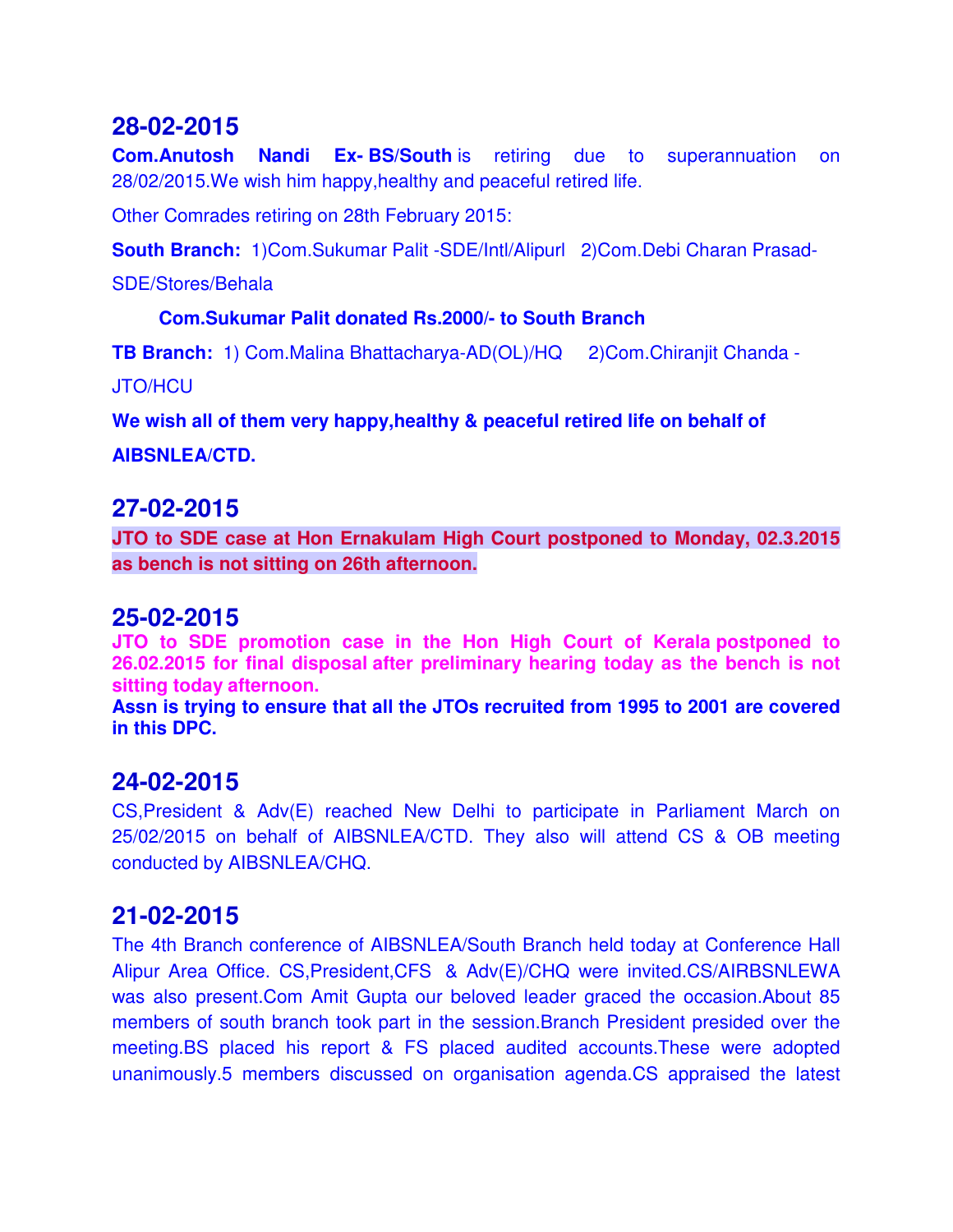developments & organisational position to the house.President,Adv(E) and other guests also addressed the gathering & greeted the members. At last a strong committee headed by Com.Atanu Majumder-Secretary(9432001268) (glimpses of the programme) Com.Biswajit Bandyopadhyay-President(8902000252) & Com.R Hema-Treasurer(9432001551) elected unanimously for the next term

### **20-02-2015**

Congratulation! Due to our continuous effort 2nd phase of re allotment order of AO promotion issued(see order).

We are pursuing to get further re allotment.

#### **19-02-2015**

Convention in support of 25/02/2015 Parliament March & 17/03/2015 Strike to SAVE BSNL! SAVE NATION!! held in the call of FORUM/CTD at Subarna Banik Samaj Hall,Kolkata.FORUM leaders from different constituent were present on the dais.Com.Tridip Chakraborty President AIBSNLEA/CTD presided over the meeting.Our members participated in the convention from all the branches.

CS in his deliberation reiterated the need of unity to make the struggle successful & stated his firm belief that we must win because we did it earlier to resist DoT to sell share of BSNL.

(see glimpses)

#### **18-02-2015**

AIBSNLEA/CTD has sent names of 32 Officiating JTO members to AIBSNLEA/CHQ 17-02-2015for further action for fixation under **FR22(1)(a)(i).**

#### **18-02-2015**

**GS writes to Shri Anupam Shrivastava, CMD BSNL regarding recommendations of Management Committee of BSNL Board on Consultant's recommendation on Revival & HR Plan of BSNL -** *Comments of AIBSNLEA* **<<<Click here for letter>>>> <<<Click here for letter dated 07.01.2015>>>>> <<<Annexure-I of letter dated 07.01.2015>>> <<<<Annexure-II of letter dated 07.01.2015>>>**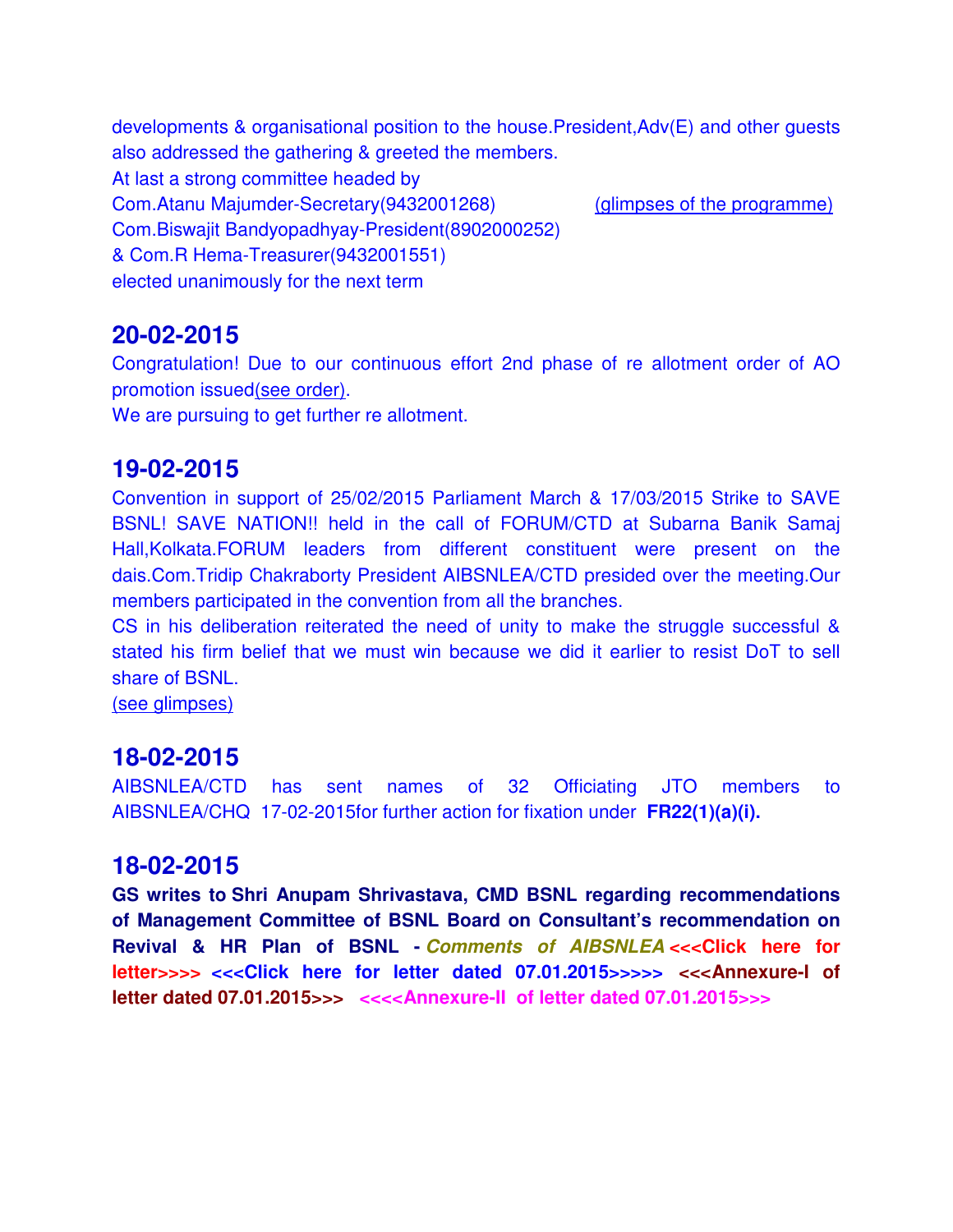All BSs are requested to send the names of our JTO(Offtg.) members by today positively to CS for onward submission to CHQ for further action to give fixation under FR22(1)(a)(i).This is urgent.

All BSs are also requested to prepare and send list of regular JTO members who officiated earlier since 2004 separately to CS so that we can pursue further their fixation also.Early disposal is solicited.

# **15-02-2015**

CS & ACS(HQ) of AIBSNLEA/CTD met DIR(HR) Sri A N Roy and greeted him with flower bouquet today at Oberoi Grand at 11-15 AM.We discussed about several problems faced by our members.We emphasized for taking immediate steps for JTO-SDE(67%) promotion & vigilance clearance may be taken by respective circles before final posting.Dir(HR) appreciated our view assured to get this proposal examined.We also demanded long pending AD(OL) upgradation,PPS post creation & other issues.A memorandum in this regard was submitted to him (click here to see) (Glimpses of meeting with Dir/HR)

# **13-02-2015**

CS writes to CGM/CTD for preparation of fresh station seniority list ( see letter)

**13.02.2015: Limited Departmental Competitive Examination for promotion to the grade of Sub-Divisional Engineer (Telecom) under 33% Quota to be held on 15.02.2015 - deferred till further order due to multiple court verdicts resulting into contradictions and administrative constraints thereto <<<Click here for letter>>>**

# **13-02-2015**

BS South intimated the 4th Branch conference of AIBSNLEA/CTD/SouthBranch will be held on 21/02/2015 at Conference Hall in Alipur Area 2/5A J.C.Road,Kolkata-700 027 at 1-30 PM

**13.02.2015 All the CHQ Office Bearers, Circle/Branch Secretaries are requested to arrange a list of offg. JTOs, who are the member of AIBSNLEA for extending the benefit of fixation of pay under FR 22 (1)(a)(i) to produce before the Hon'ble CAT PB, New Delhi for further necessary action.** <<<< Click here for letter>>>>>>>>>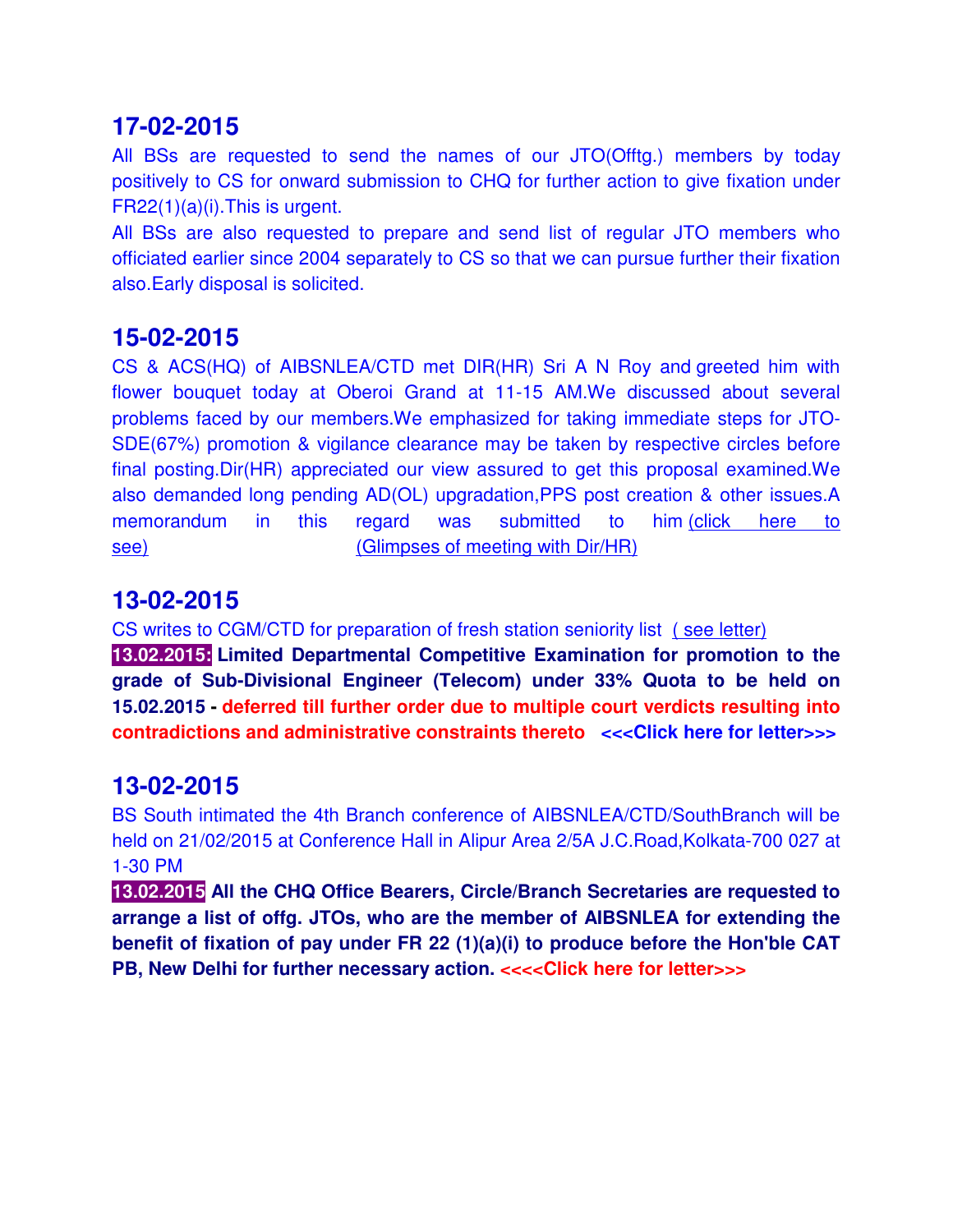CEC meeting held on 12-02-2015 decided unanimously that our demand for immediate persuasion for implementation of 67% SDE promotion order so that it may not deferred again on the plea of Vigilance clearance.We also demand that LA order should be made optional.For account wing it was decided to pursue that further transfer order should be issued after preparation of updated station seniority list.We will demand to CTD administration that EARS attendance should be implemented uniformly for all executives & non executives.

CS requested all members to attend convention on 19-02-2015 at Subarna Banik Samaj Hall at 2 PM in the call of FORUM.

CS,President & Adv(E) will participate in Parliament March on 25/2/2015 at New Delhi on FORUM call.

### **12-02-2015**

CTD administration extends cashless facility with Kothari Medical Centre upto 31/03/2015 (see order).

# **]12-02-2015**

Forum leaders met CGM/CTD on 11-02-2015 regarding closure of Call Centre.On behalf of AIBSNLEA/CTD CS & President were present..Forum expressed their strong resentment regarding arbitrary closure without discussing with staff side.After long argument CGM requested to restore normalcy & submit their demand in black & white and agreed to convey it to BSNL CO.It was assured that all the staffs there will be deployed suitably.

### **09-02-2015**

An emergent CEC meeting will be held on 12-02-2015 at Asscn.office to discuss about forthcoming parliament march on 25-02-2015 ,CHQ meeting and other important matters.All CEC members and OBs are requested to attend in time.

# **07-02-2015**

**Why BSNL Employees are going to Indefinite Strike from March17 2015? <<<<Click here for detail news>>> SAVE BSNL -SAVE NATION**

**All the Branch Secretaries are requested to ensure that the Signature Campaign of One Crore signatures from the public is to be completed before the Parliament March (25.02.2015) as per the target given to Circles.**